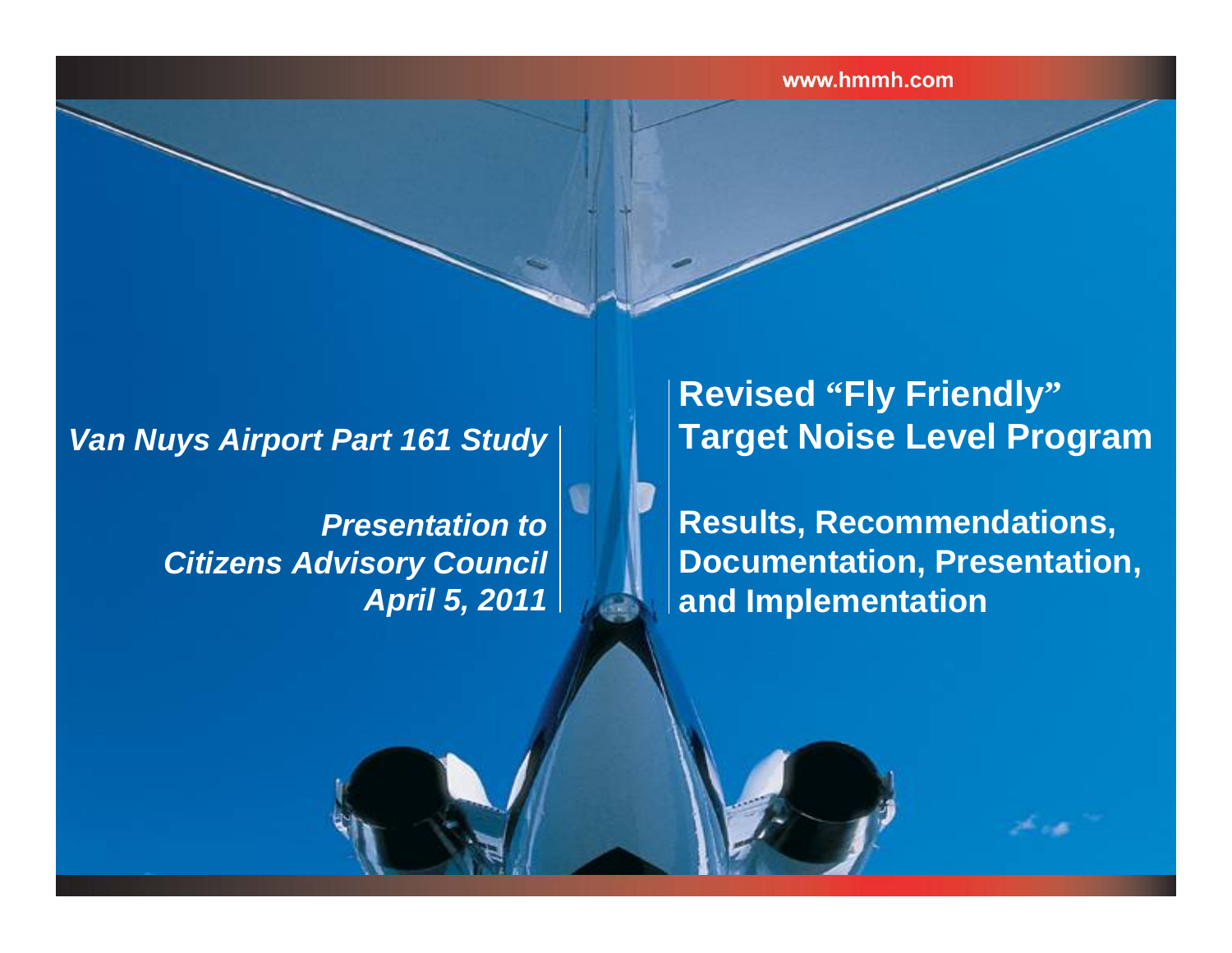# **Fly Friendly Target Noise Level Background**

- **LAWA initiated in 1994**
	- Aircraft-specific departure SENEL targets for monitor V7 (now VNY13)
	- Approximately 14,000 feet from Runway 16R brake release
- **Operators receive letter from airport manager for exceedances**
- P. **Purely voluntary program**



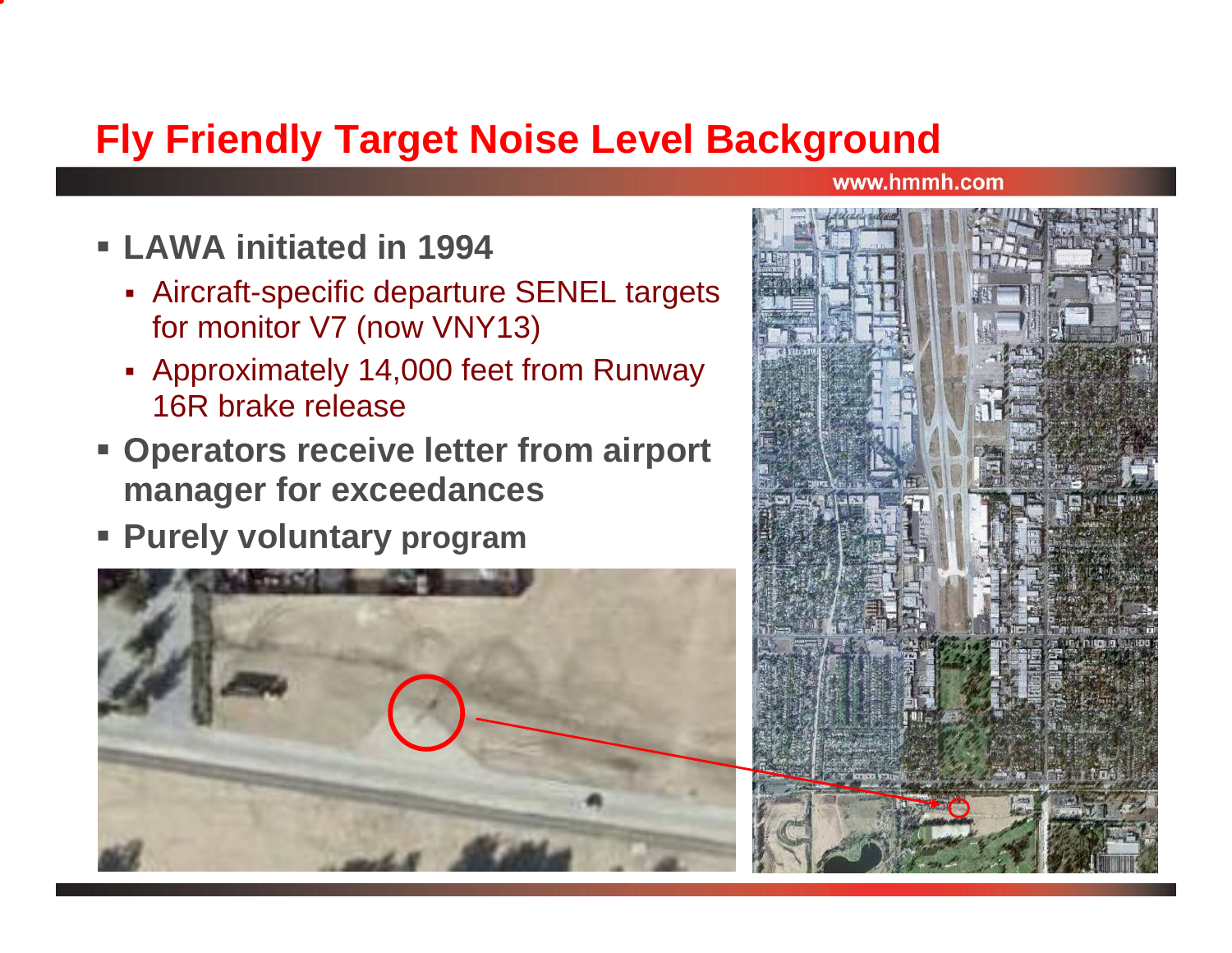# **Establishment of Original Fly Friendly Targets - 1994**

- **Targets were set by averaging the arithmetic mean of:**
	- Measured SENEL departure levels for the given aircraft type
	- **Integrated Noise Model SENEL estimate**
- **The original monitoring system was relatively new**
	- Limited measurement data were available
	- Fewer than 10 measurements for some aircraft types
- **INM estimates were available for only nine aircraft types**
	- LAWA staff "mapped" actual aircraft to one of these types
- **Ongoing implementation**
	- LAWA staff monitor on a continuing basis
	- **Send letters to operators exceeding targets**
	- Prepare monthly report on exceedences by operator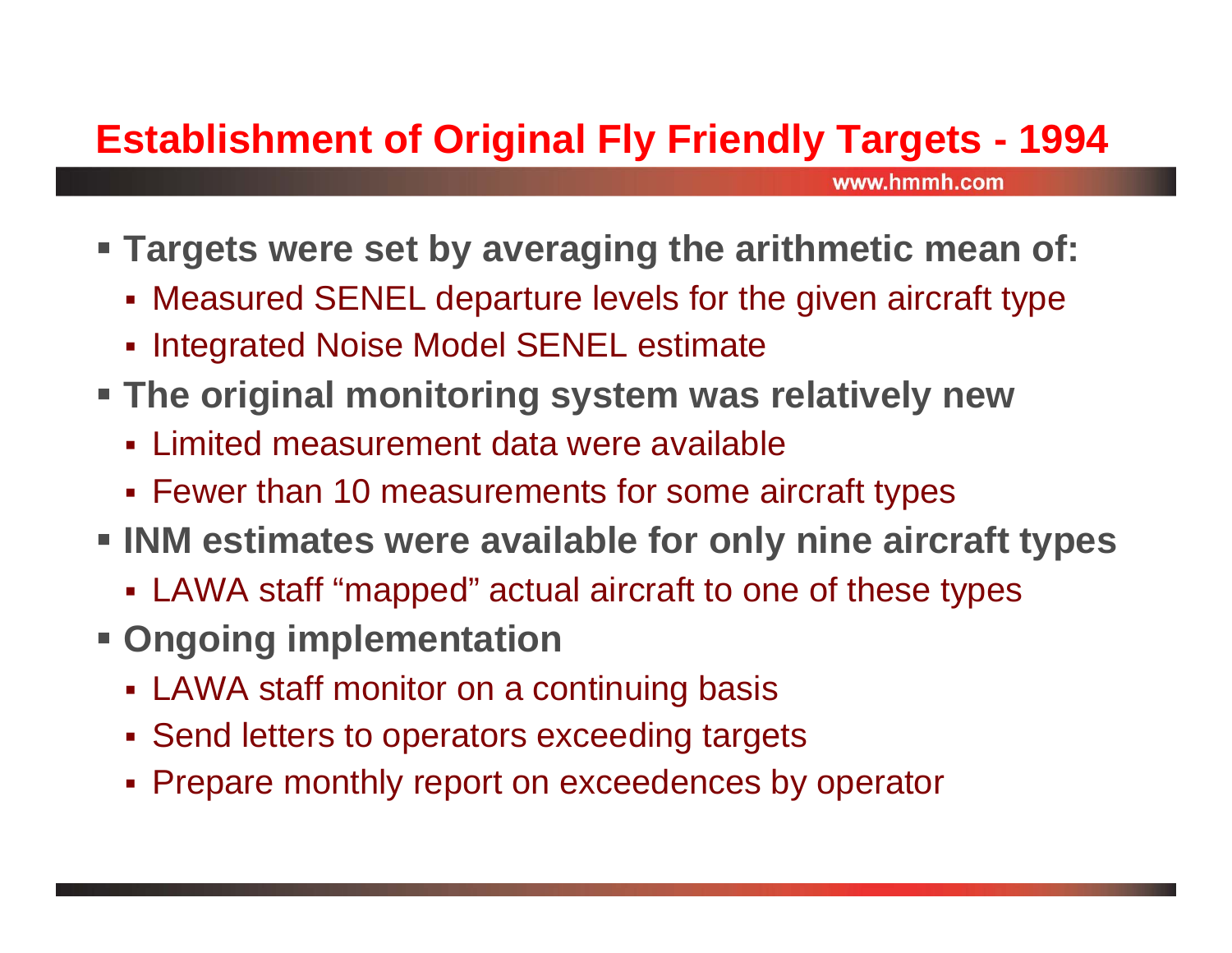- **Part 161 scope called for assessing mandatory program Detailed analysis showed:**
	- Voluntary program has been highly successful
	- Measurable benefits; about 2.2 dB average improvement
	- No obvious "bad performers" to target in a formal manner
	- A formal program would ultimately affect even "best performers"
- **In addition, FAA considers this type of rule "unsafe"**
	- **-** Highly unlikely to approve formal restriction
- **HMMH recommended**
	- Develop updated targets for as many jet types as possible
	- Set targets to affect each type equally encourage "best effort"
	- Targets affecting noisiest 5% of departures would approximate benefit of full adherence to existing targets
	- Continue as voluntary effort with enhanced promotion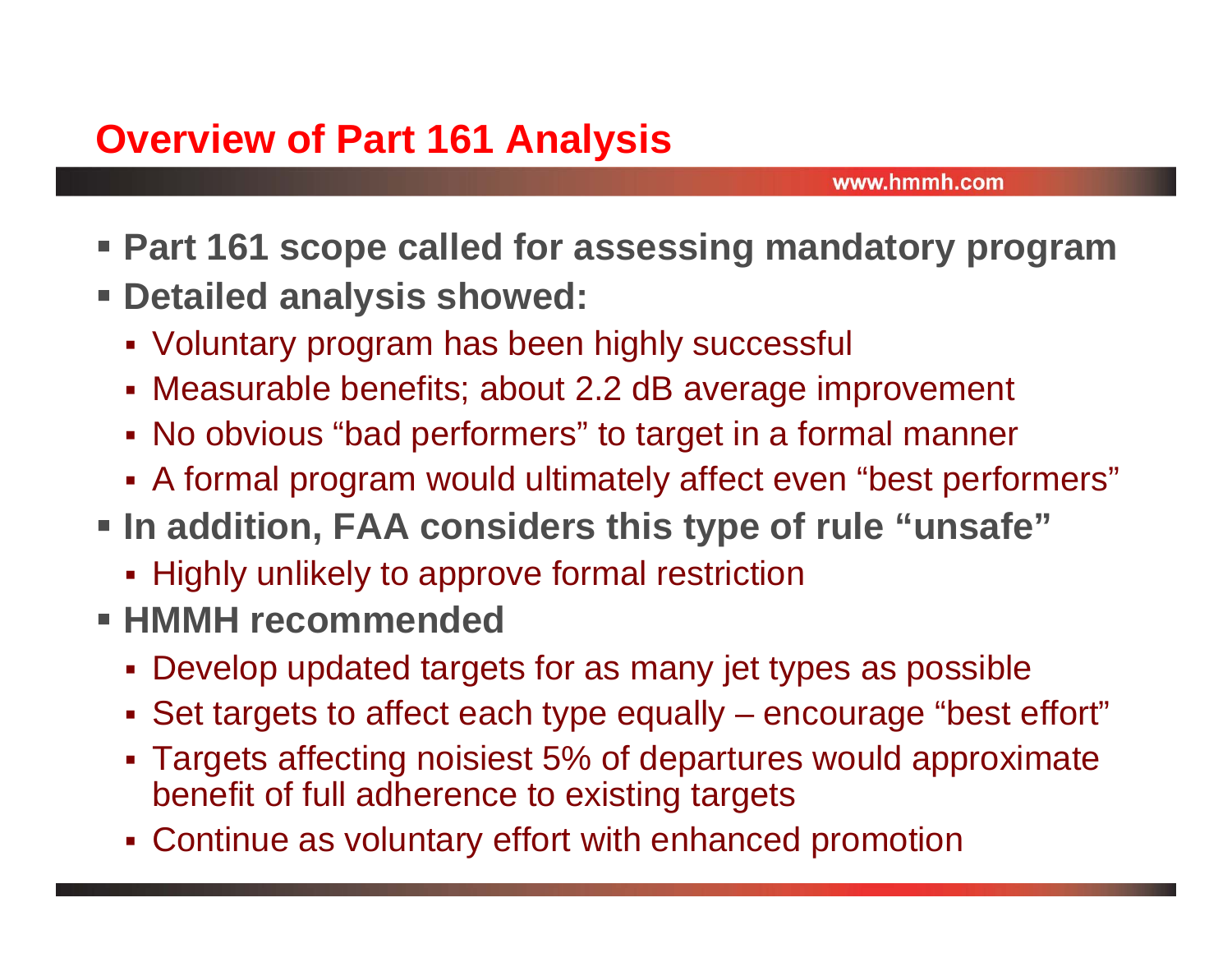### **Looking for "Magic Bullet" Targets: Are there obvious bad performers to restrict?**

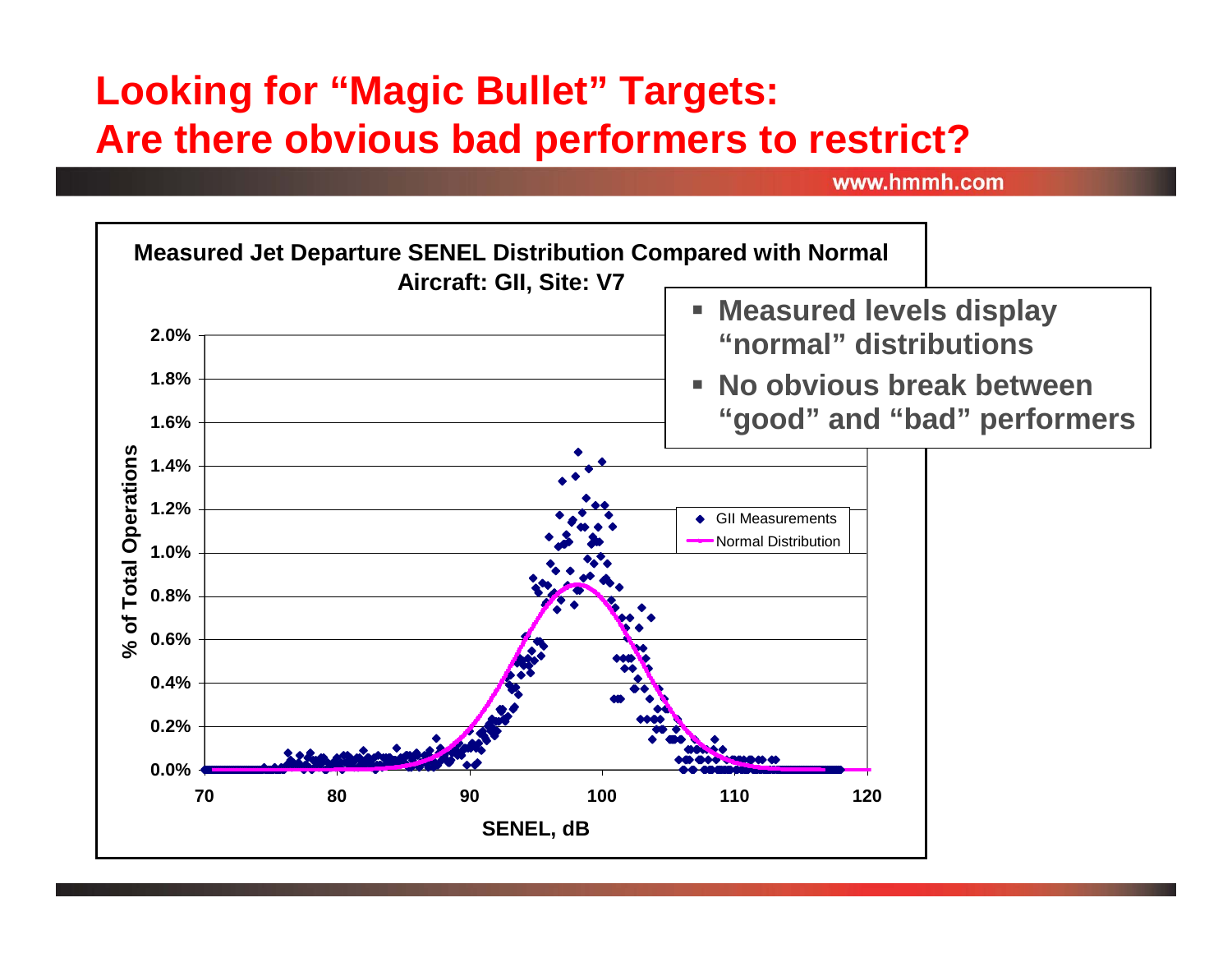### **In the absence of a "magic bullet," what do the data reveal that can assist us?**

- **Frequent operators tend to perform better**
	- May be learning curve, gentle pressure from letters, or greater interest among local operators in being a "good neighbor"

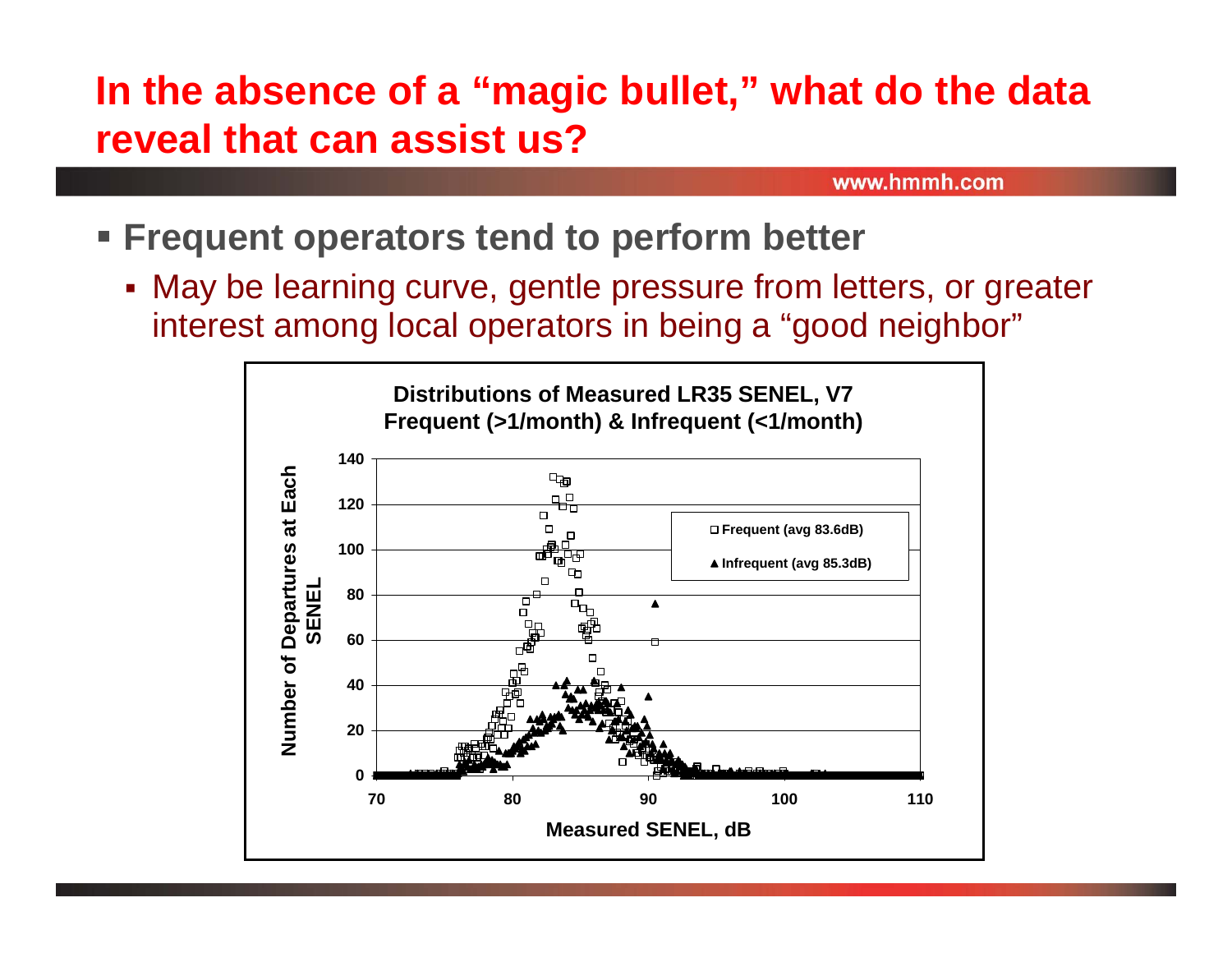- **Targets affecting noisiest 5% of departures would approximate benefit of full adherence to existing targets**
	- Continue existing upper and lower limits of 110 and 90 dB
- **HMMH has developed final 5% exceedance targets**
	- 50 +/- types with sufficient measurement data
	- Interim targets suggested for aircraft currently operating at VNY with insufficient measurement sample sizes
		- FA7X, CRJ2, CRJ7, and LJ40
- **Recommended method to set targets for new types**
	- Determine initial target when 100 measurements are available
	- Update when the sample size reaches 1,000 departures
	- Provided spreadsheet to compute targets from measurements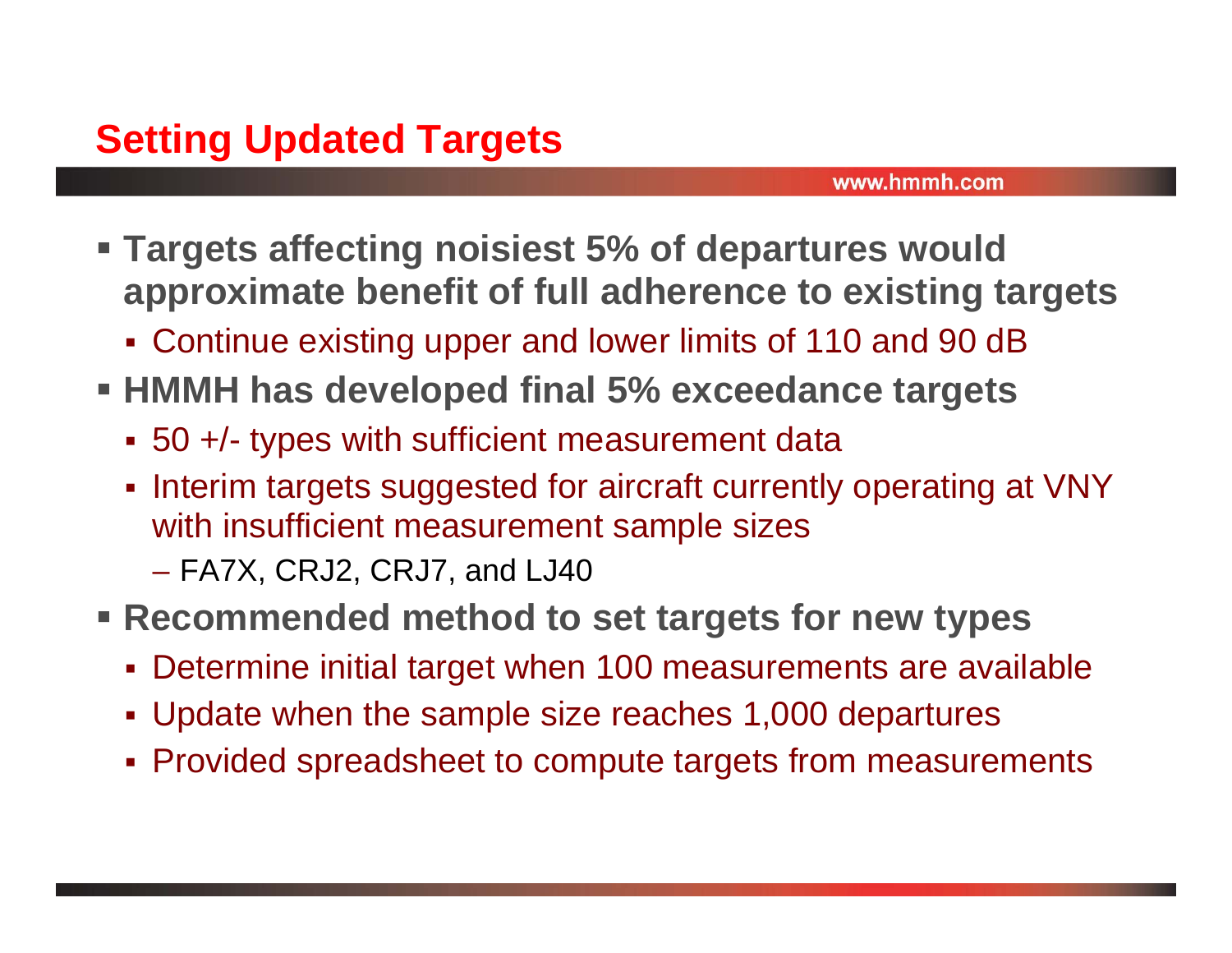- **"Good Performer" awards program**
	- Proven effective at other airports; e.g., APF, FXE, HPN, TRK
- **Potential program elements**
	- Catchy name; e.g., "Spirit of Noise Abatement Awards" (HPN)
	- Defined evaluation period; e.g., annual
	- Complementary criteria linked to other noise program objectives
		- $-$  e.g., no violations of any existing formal noise rules
	- Awards ceremony and reception
	- Public recognition; e.g., press releases, website listing, BOAC acknowledgement
	- Physical awards; e.g., trophies or plaques for display
	- Physical rewards; e.g., gift certificates, t-shirts, hats, etc.
	- **Specific evaluation criteria ...**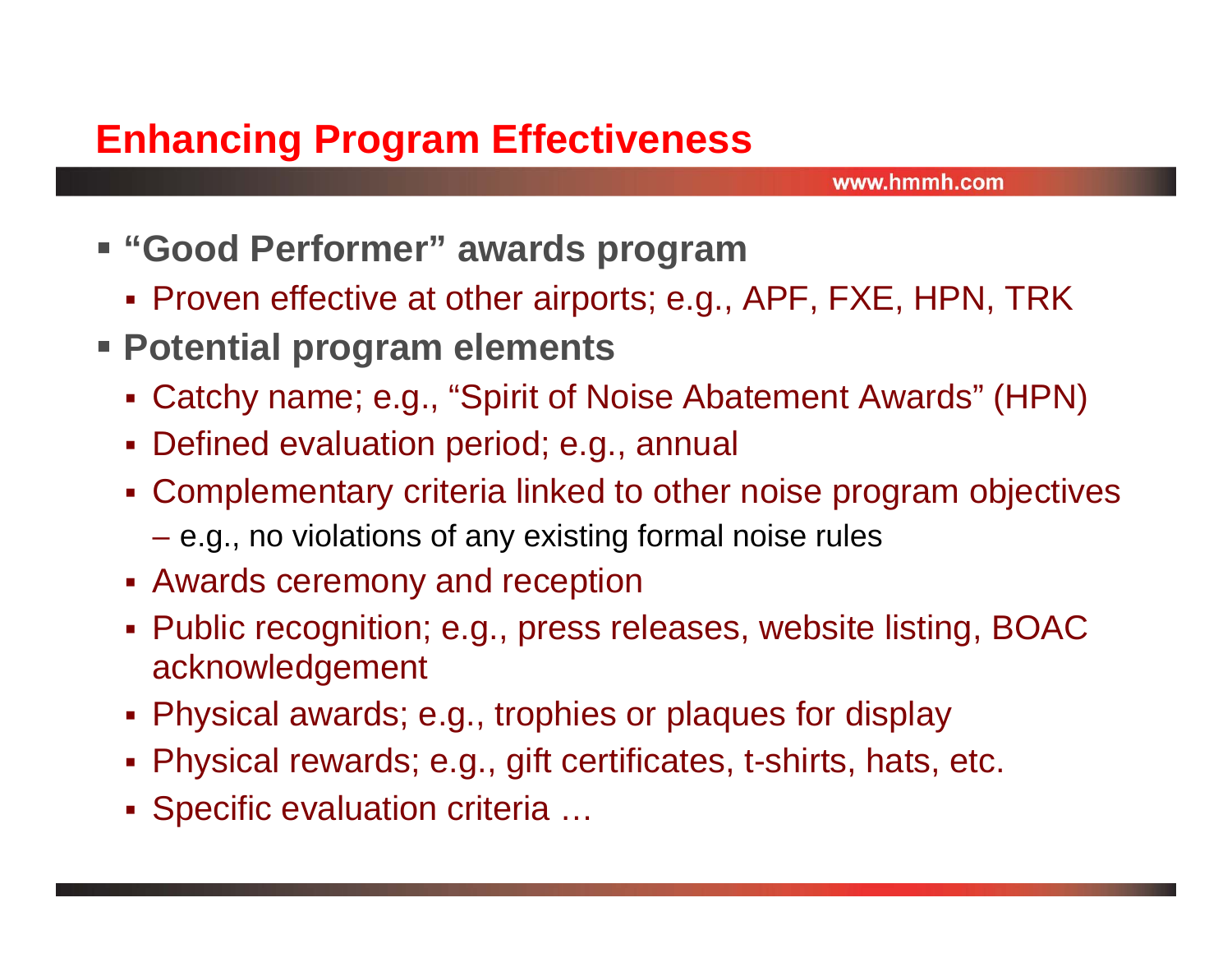#### **Award Program Exceedance Criteria**

- **Recommended eligibility criteria**
	- Operator must conduct at least 30 Runway 16R departures in all jet aircraft types in the year
	- Operator must exceed applicable targets no more than three percent of the time
	- Historical data suggests criteria will yield 20 +/- annual winners
- **All operators would continue to receive letters from LAWA notifying them of individual exceedances**
	- To provide continuing educational feedback
- **Reassess targets, criteria, and other elements**
	- When annual exceedances for all operators and types falls to three percent of jet departures on Runway 16R
	- Consider making the program more stringent or other revisions